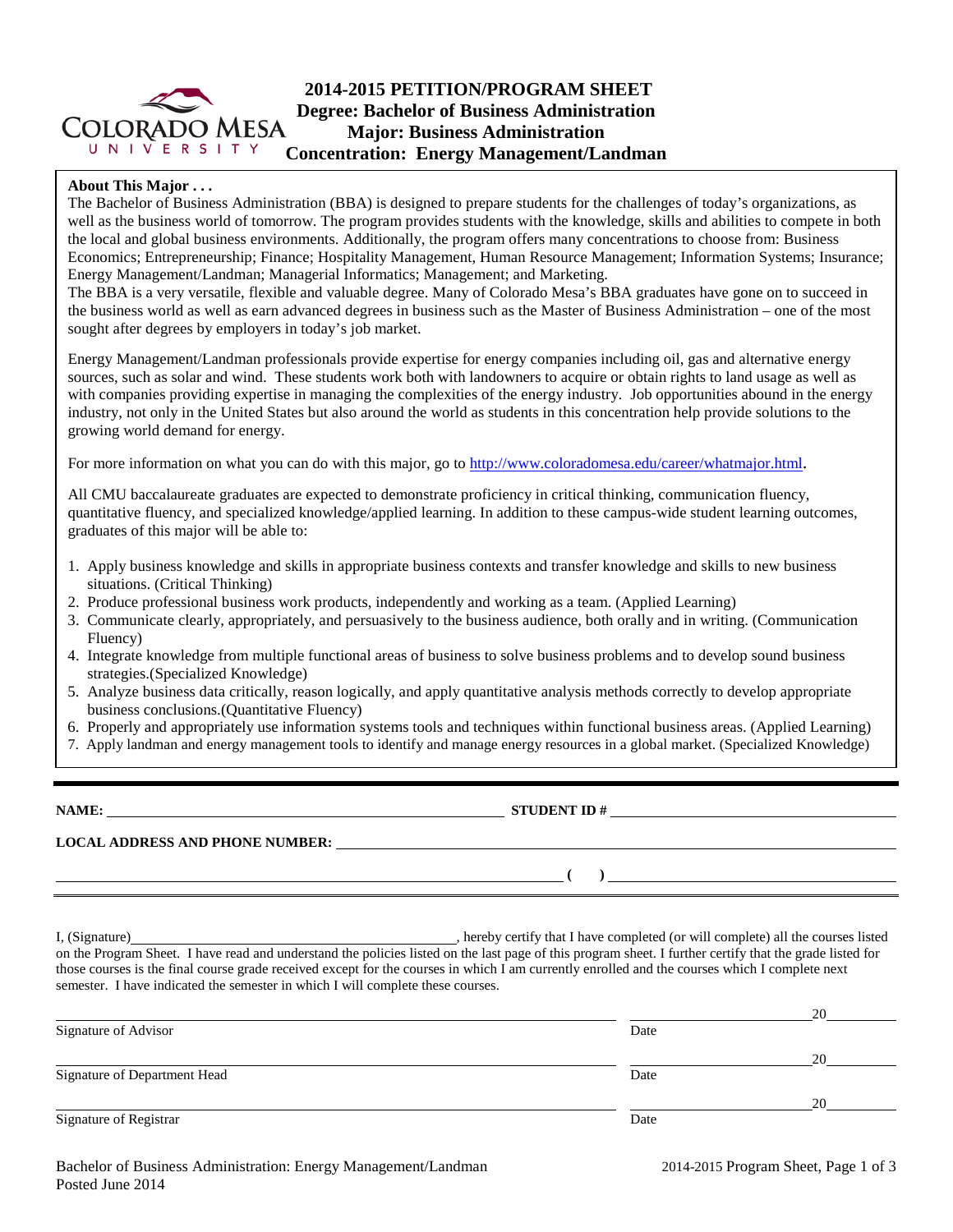# **Students should work closely with a faculty advisor when selecting and scheduling courses prior to registration.**

Degree Requirements:

- 120 semester hours total (Students must complete a minimum of 30 of the last 60 hours of credit at CMU, with at least 15 semester hours in major discipline courses numbered 300 or higher).
- 40 upper division credits (A minimum of 15 taken at the 300-400 course levels within the major at CMU).
- 2.00 cumulative GPA or higher in all CMU coursework.
- 2.00 cumulative GPA or higher in coursework toward the major content area.
- Pre-collegiate courses (usually numbered below 100) cannot be used for graduation.
- A student must follow the CMU graduation requirements either from 1) the program sheet for the major in effect at the time the student officially declares a major; or 2) a program sheet for the major approved for a year subsequent to the year during which the student officially declares the major and is approved for the student by the department head. Because a program may have requirements specific to the degree, the student should check with the faculty advisor for additional criteria. It is the student's responsibility to be aware of, and follow, all requirements for the degree being pursued. Any exceptions or substitutions must be approved by the student's faculty advisor and Department Head.
- When filling out the program sheet a course can be used only once.
- See the "Undergraduate Graduation Requirements" in the catalog for additional graduation information.

**GENERAL EDUCATION REQUIREMENTS** (31 semester hours) See the current catalog for a list of courses that fulfill the requirements below. If a course is on the general education list of options and a requirement for your major, you must use it to fulfill the major requirement and make a different selection within the general education requirement.

| Course No Title                                                             |   | Sem.hrs Grade Term/Trns |
|-----------------------------------------------------------------------------|---|-------------------------|
| <b>English</b> (6 semester hours, must receive a grade of "C" or better and |   |                         |
| must be completed by the time the student has 60 semester hours.)           |   |                         |
| <b>ENGL 111 English Composition</b>                                         | 3 |                         |
| <b>ENGL 112 English Composition</b>                                         | 3 |                         |
|                                                                             |   |                         |

**Math:** MATH 113 or higher (3 semester hours, must receive a grade of "C" or better, must be completed by the time the student has 60 semester hours.)

MATH 113 College Algebra 4\* \*3 credits apply to the General Ed requirements and 1 credit apply to elective credit

\_\_\_\_\_\_ \_\_\_\_ \_\_\_\_\_\_\_\_\_\_\_\_\_\_\_\_\_\_\_\_\_\_\_\_ \_\_\_\_ \_\_\_\_\_ \_\_\_\_\_\_\_\_

**Humanities** (3 semester hours)

| <b>Social and Behavioral Sciences</b> (6 semester hours) |                                                                           |   |  |  |  |  |  |
|----------------------------------------------------------|---------------------------------------------------------------------------|---|--|--|--|--|--|
|                                                          | ECON 201 Principles of Macroeconomics 3                                   |   |  |  |  |  |  |
|                                                          | ECON 202 Principles of Microeconomics 3                                   |   |  |  |  |  |  |
|                                                          | <b>Natural Sciences</b> (7 semester hours, one course must include a lab) |   |  |  |  |  |  |
|                                                          | GEOL 111 Principles of Physical Geology 3                                 |   |  |  |  |  |  |
|                                                          | GEOL 111L Principles of Physical Geology                                  |   |  |  |  |  |  |
|                                                          | Lab                                                                       |   |  |  |  |  |  |
|                                                          |                                                                           | 3 |  |  |  |  |  |
| <b>History</b> (3 semester hours)<br><b>HIST</b>         |                                                                           |   |  |  |  |  |  |
|                                                          | Fine Arts (3 semester hours)                                              |   |  |  |  |  |  |

**OTHER LOWER DIVISION REQUIREMENTS** (6 semester hours) **Kinesiology** (3 semester hours)

|          | $\mathbf{r}$        |  |  |
|----------|---------------------|--|--|
| KINE 100 | Health and Wellness |  |  |
| KINA 1   |                     |  |  |
| KINA -   |                     |  |  |
|          |                     |  |  |

**Applied Studies** (3 semester hours)

SPCH 101 Interpersonal Communications 3

**FOUNDATION COURSES** (17 semester hours) These courses, plus ECON 201 & 202 and Gen Ed English & Math requirements must be completed within the student's first 60 hours.

|                 | completed within the student's first ob hours. |   |  |
|-----------------|------------------------------------------------|---|--|
| ACCT 201        | Principles of Financial Acctg                  | 3 |  |
| ACCT 202        | Principles of Managerial Acctg 3               |   |  |
| <b>BUGB 105</b> | Freshman Business Seminar                      |   |  |
| <b>BUGB 211</b> | <b>Business Communications</b>                 | 3 |  |
| <b>CISB 101</b> | Business Inform. Technology                    |   |  |
|                 | or CISB 205 Advanced Business Software         | 3 |  |
| CISB 241        | Intro to Business Analysis                     |   |  |
|                 | or STAT 200 Probability and Statistics         | 3 |  |
|                 |                                                |   |  |

#### **BACHELOR OF BUSINESS ADMINISTRATION: ENERGY MANAGEMENT/LANDMAN CONCENTRATION REQUIREMENTS** (63 semester hours)

### **Business Administration Core** (33 semester hours)

| <b>BUGB 349</b> | Legal Environment of Business 3            |    |  |
|-----------------|--------------------------------------------|----|--|
| BUGB 401        | <b>International Business</b>              |    |  |
| CISB 210        | <b>Fundamentals of Info Systems</b>        | 3  |  |
| FINA 301        | <b>Managerial Finance</b>                  |    |  |
| MANG 201        | Principles of Management                   | 3  |  |
| MANG 301        | Organizational Behavior                    | 3  |  |
| MANG 371        | Human Resource Management                  | -3 |  |
| MANG 471        | <b>Operations Management</b>               |    |  |
| MANG 491        | <b>Business Strategy</b>                   |    |  |
| MARK 231        | Principles of Marketing                    |    |  |
| CISB 341        | <b>Quantitative Decision Making</b>        | 3  |  |
|                 | or MANG 341 Quantitative Decision Making 3 |    |  |
|                 | or MARK 350 Marketing Research             |    |  |
|                 |                                            |    |  |

#### **Required Concentration Courses** (30 Semester Hours)

|                 | <b>Required Concentration Courses</b> (50 Semester Hours) |   |  |
|-----------------|-----------------------------------------------------------|---|--|
|                 | MANG 410 Effective Workplace                              |   |  |
|                 | Communication                                             | 3 |  |
|                 | ** EMGT 101 Energy Management Fundamentals 3              |   |  |
|                 | ** EMGT 201 Land Management Fundamentals 3                |   |  |
| EMGT 360        | Real Property, Oil and Gas Law 3                          |   |  |
| EMGT 340        | Energy Industry Fundamentals 3                            |   |  |
| EMGT 350        | Energy Development,                                       |   |  |
|                 | <b>Transportation and Markets</b>                         | 3 |  |
| <b>EMGT 440</b> | <b>Energy Land Practices I</b>                            | 3 |  |
| <b>EMGT 450</b> | <b>Energy Land Practices II</b>                           | 3 |  |
| EMGT 410        | <b>Energy Regulation and</b>                              |   |  |
|                 | Compliance                                                | 3 |  |
| EMGT 494        | <b>Energy Senior Seminar</b>                              | 3 |  |
|                 |                                                           |   |  |

\*\* Consult with EMGT advisor for possibility of substituting another business course for this one if you possess equivalent work experience.

**ELECTIVES** (3 semester hours of college level courses appearing on your final transcript, **not listed above** to bring total semester hrs to 120.)

| *MATH 113 College Algebra |  |  |
|---------------------------|--|--|
|---------------------------|--|--|

Course No Title Sem.hrs Grade Term/Trns